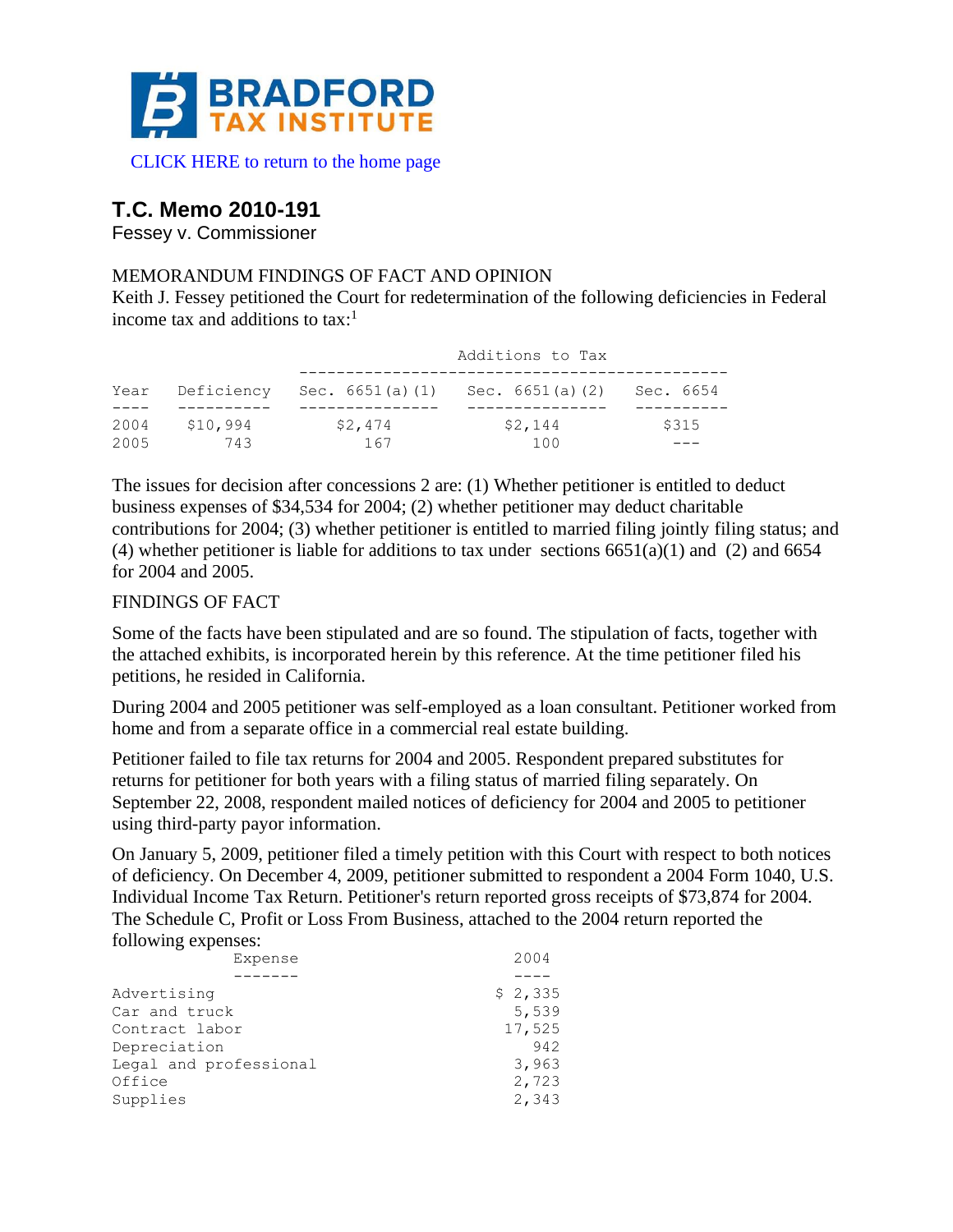| Travel, meals, and entertainment | 2,511  |
|----------------------------------|--------|
| Utilities                        | 5,048  |
| Business use of home             | 830    |
| Bank charges                     | 387    |
| Credit card dues                 | 250    |
| Software                         | 264    |
| Web site subscriptions           | 3,915  |
|                                  |        |
| Total                            | 48,575 |

The 2004 Schedule A, Itemized Deductions, reported charitable contributions of \$1,765, home mortgage interest of \$9,760, [pg. 1149] real estate taxes of \$2,235, and general sales taxes of \$781.

On December 8, 2009, a trial was held in San Francisco, California. On January 6, 2010, respondent filed a motion to amend his answer to increase petitioner's gross receipts to \$73,874 for 2004. On January 25, 2010, the Court granted respondent's motion to amend his answer.

#### **OPINION**

#### I. Business Expense Deductions

Deductions are a matter of legislative grace, and the taxpayer must prove he or she is entitled to the deductions claimed. Rule 142(a); New Colonial Ice Co. v. Helvering, 292 U.S. 435, 440 [13 AFTR 1180] (1934). The burden of proof may shift to the Commissioner under section 7491(a) with respect to a factual issue relevant to the liability of the taxpayer for tax if the taxpayer introduces credible evidence regarding the issue and establishes compliance with the requirements of section  $7491(a)(2)(A)$  and (B) by substantiating items, maintaining required records, and fully cooperating with the Secretary's reasonable requests. As discussed below, we find that petitioner has failed to substantiate his claimed expenses and to maintain adequate records. The burden of proof, therefore, does not shift to respondent under section 7491(a).

Section 162(a) provides that "There shall be allowed as a deduction all the ordinary and necessary expenses paid or incurred during the taxable year in carrying on any trade or business". The regulations specify that ordinary and necessary business expenses include "the ordinary and necessary expenditures directly connected with or pertaining to the taxpayer's trade or business". Sec. 1.162-1(a), Income Tax Regs. Taxpayers are required to maintain records sufficient to establish the amounts of allowable deductions and to enable the Commissioner to determine the correct tax liability. Sec. 6001; Shea v. Commissioner, 112 T.C. 183, 186 (1999).

As a general rule, if the trial record provides sufficient evidence that the taxpayer has incurred a deductible expense, but the taxpayer is unable to substantiate adequately the precise amount of the deduction to which he or she is otherwise entitled, the Court may estimate the amount of the deductible expense and allow the deduction to that extent. Cohan v. Commissioner, 39 F.2d 540, 543-544 [8 AFTR 10552] (2d Cir. 1930); Vanicek v. Commissioner, 85 T.C. 731, 742-743 (1985); Sanford v. Commissioner, 50 T.C. 823, 827-828 (1968), affd. per curiam 412 F.2d 201 [24 AFTR 2d 69-5021] (2d Cir. 1969); sec. 1.274-5T(a), Temporary Income Tax Regs., 50 Fed. Reg. 46014 (Nov. 6, 1985). In these instances, the Court is permitted to make as close an approximation of the allowable expense as it can, bearing heavily against the taxpayer whose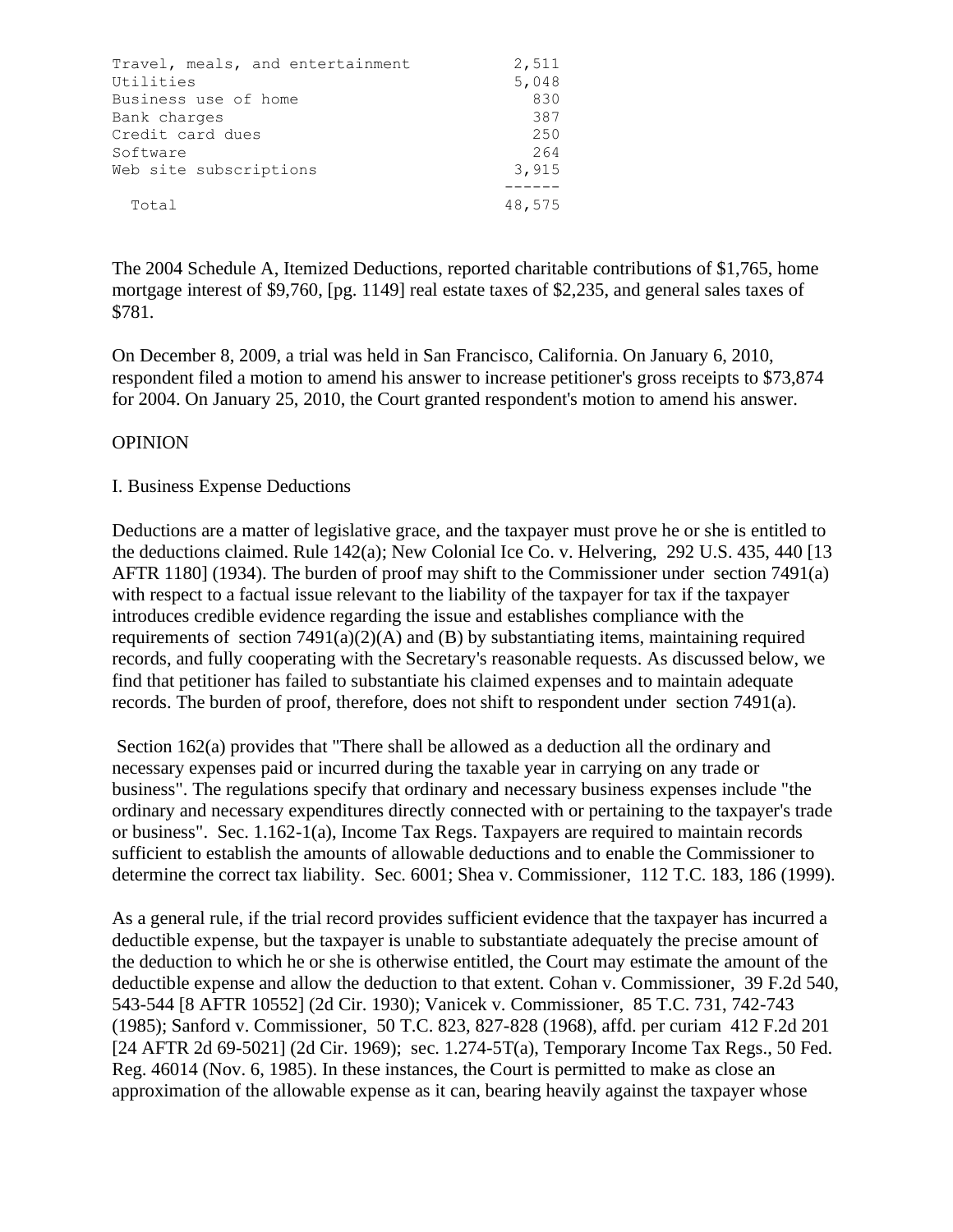inexactitude is of his or her own making. Cohan v. Commissioner, supra at 544. However, in order for the Court to estimate the amount of an expense, the Court must have some basis upon which an estimate may be made. Vanicek v. Commissioner, supra at 742-743. Without such a basis, any allowance would amount to unguided largesse. Williams v. United States, 245 F.2d 559, 560-561 [51 AFTR 594] (5th Cir. 1957).

# A. Advertising

Petitioner's 2004 return lists advertising expenses of \$2,335. Petitioner concedes on brief he is claiming advertising expenses of only \$2,085. Respondent concedes on brief that petitioner is entitled to advertising expenses of \$1,978. The discrepancy of \$107 is mainly attributable to a floral arrangement that petitioner sent to a woman who worked at his business when her brother passed away and another floral item that petitioner sent to a client after closing the client's loan file.

In general, advertising expenses to promote a taxpayer's trade or business are deductible pursuant to section 162(a). See, e.g., Brallier v. Commissioner, T.C. Memo. 1986-42 [¶86,042 PH Memo TC]; sec. 1.162-1(a), Income Tax Regs. Petitioner has not demonstrated that the floral items were purchased to promote his loan consultation business. Accordingly, we will deny petitioner a deduction for advertising expenses beyond the \$1,978 respondent conceded. [pg. 1150]

# B. Car and Truck Expenses

Petitioner claims a deduction for car and truck expenses of \$5,539 for 2004. Respondent argues that petitioner is not entitled to a deduction for car and truck expenses because of lack of substantiation.

Pursuant to section 274(d), automobile expenses otherwise deductible as business expenses will be disallowed in full unless the taxpayer satisfies strict substantiation requirements. The taxpayer must substantiate the automobile expenses by adequate records or other corroborating evidence of items such as the amount of each expense, the time and place of the automobile's use, and the business purpose of its use. See Sanford v. Commissioner, supra at 827-828; Maher v. Commissioner, T.C. Memo. 2003-85 [TC Memo 2003-85].

To satisfy the adequate records requirement of section 274(d), a taxpayer must maintain records and documentary evidence that in combination are sufficient to establish each element of an expenditure or use. Sec. 1.274-5T(c)(2), Temporary Income Tax Regs., 50 Fed. Reg. 46017 (Nov. 6, 1985). Although a contemporaneous log is not required, corroborative evidence to support a taxpayer's reconstruction "of the elements

\*\*\* of the expenditure or use must have a high degree of probative value to elevate such statement" to the level of credibility of a contemporaneous record. Sec.  $1.274-5T(c)(1)$ , Temporary Income Tax Regs., 50 Fed. Reg. 46016 (Nov. 6, 1985).

In the absence of adequate records to substantiate each element of an expense, a taxpayer may alternatively establish an element by "his own statement, whether written or oral, containing specific information in detail as to such element", and by "other corroborative evidence sufficient to establish such element." Sec. 1.274-5T(c)(3), Temporary Income Tax Regs., 50 Fed. Reg. 46020 (Nov. 6 1985). Section 274(d) overrides the Cohan rule with respect to section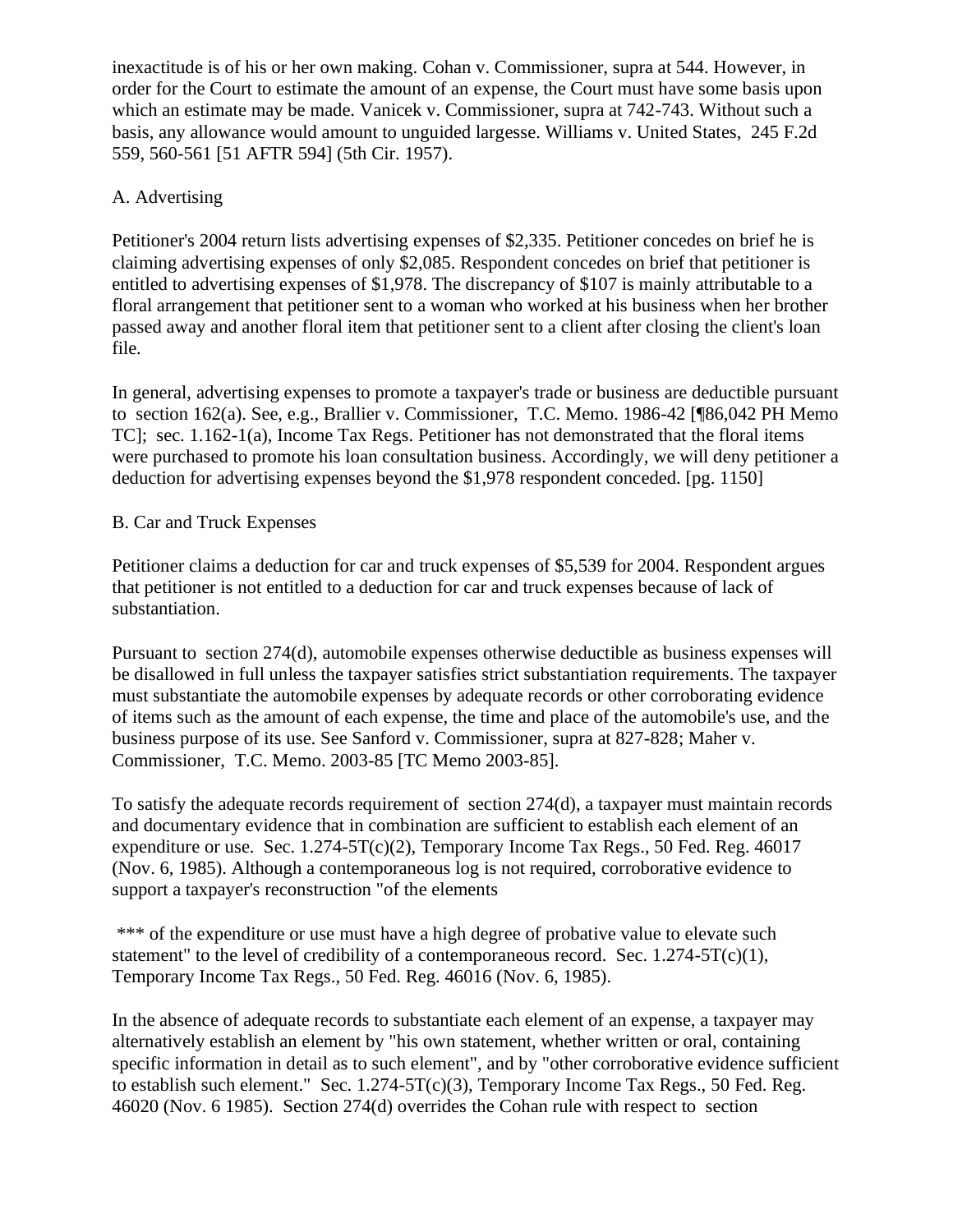280F(d)(4) "listed property" and thus specifically precludes the Court from allowing automobile expenses on the basis of any approximation or the taxpayer's uncorroborated testimony.

Petitioner determined his car and truck expenses using a car and truck worksheet he filled out. The worksheet shows that petitioner drove a 2002 Honda Accord which was placed in service in 2003. Petitioner claims that he drove the car 23,560 miles during the year and that 14,677 of those miles were for business. Petitioner did not recall how he arrived at the mileage.

Petitioner has failed to satisfy the adequate records requirement of section 274(d), and the record is devoid of corroborative evidence to support petitioner's reconstruction of his mileage. See sec.  $1.274 - 5T(c)(1)$ , Temporary Income Tax Regs., supra. Accordingly, we will deny petitioner a deduction for car and truck expenses.

## C. Contract Labor

Petitioner's 2004 return lists contract labor expenses of \$17,525. Petitioner concedes on brief he is claiming contract labor expenses of only \$9,700. Respondent argues that petitioner is not entitled to a deduction for contract labor expenses.

Petitioner testified at trial that in 2004 he paid his 18-year-old son and 12-year-old daughter \$12,675 and \$4,850 in cash, respectively, to perform tasks for the business both at his home and his office. Petitioner did not produce records, such as Forms W-2, Wage and Tax Statement, to indicate that these payments were made or that they were made in the ordinary course of his loan consultation business. Accordingly, petitioner has failed to prove that these were necessary payments made in the ordinary course of his business, and we will deny petitioner a deduction for labor and contract expenses.

#### D. Depreciation

Petitioner claims a deduction for depreciation of \$942 for 2004. Petitioner testified that the items he seeks to elect to depreciate include a desk, a matching credenza, two bookcases, and a lateral file cabinet. Petitioner provided no documentation as to how the depreciation expense was calculated.

When property is used in a trade or business or held for the production of income, the taxpayer may be allowed a depreciation deduction for the exhaustion and wear and tear of the property. Sec. 167. As petitioner failed to produce evidence to support his [pg. 1151] claim for depreciation, we will deny the deduction.

# E. Legal and Professional Expenses

Petitioner claims a deduction for legal and professional expenses of \$3,963 for 2004. Most of these expenses relate to compact discs that petitioner testified he purchased as part of a "Brian Tracy" sales and marketing seminar in 2004. Respondent concedes that petitioner may deduct \$803 for legal and professional expenses but argues that petitioner has failed to prove that the seminar was related to his business.

Although petitioner submitted a printout of his American Express credit card purchases which includes an entry listed as "Brian Tracy GTI Business", petitioner has failed to offer any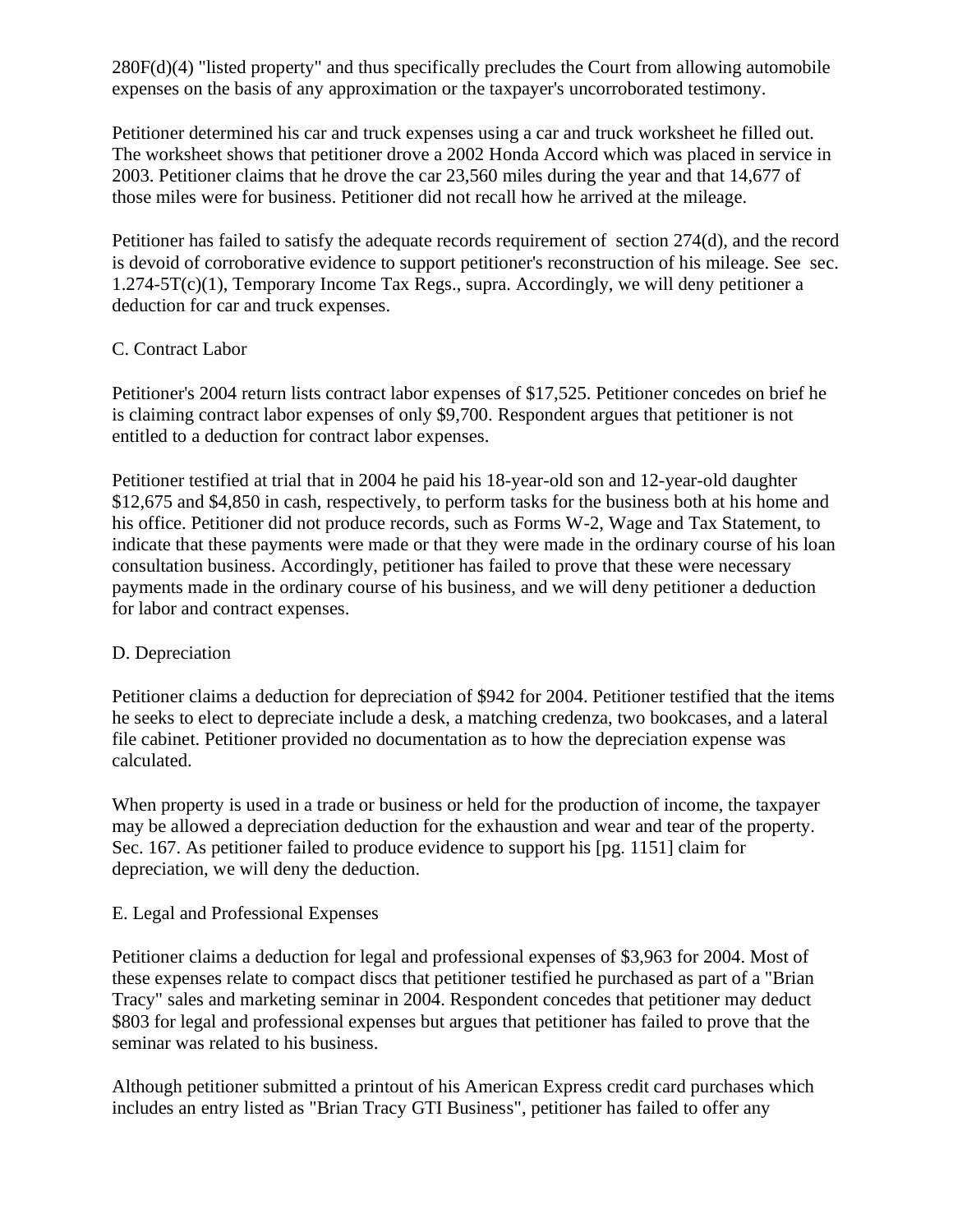probative evidence to support the business purpose of the purchase. Accordingly, we will deny petitioner a deduction for legal and professional expenses beyond those respondent already conceded.

# F. Office Expenses

Petitioner's 2004 return lists office expenses of \$2,723. Petitioner concedes on brief he is claiming office expenses of only \$2,525. Respondent concedes on brief that petitioner is entitled to office expenses of \$2,360.

Petitioner provided the Court with a printout of a credit card statement showing charges he incurred at stores including the Home Consignment Center, Ross, and Lowes. However, petitioner was unable to testify at trial with any specificity as to the exact nature of his purchases or their ordinary and necessary purpose in the context of his business. As petitioner has failed to substantiate his office expenses, we will deny petitioner a deduction for office expenses beyond those respondent conceded.

# G. Travel, Meals, and Entertainment

Petitioner claims a deduction for travel, meals, and entertainment expenses of \$2,511 for 2004. Respondent argues that petitioner is not entitled to any deduction for travel, meals, and entertainment because of a lack of substantiation.

Section 274(d) places heightened substantiation requirements on taxpayers claiming deductions under section 162 for any traveling expense, including meals and lodging while away from home. In order to be entitled to a deduction for an expense for travel, meals, and entertainment, the taxpayer must show that the item claimed is directly related to or associated with the active conduct of the taxpayer's trade or business. Sec. 274(a). Additionally, the taxpayer must provide adequate records showing the amount of the expense, the time and place of the expense, the business purpose of the expense, and the business relationship to the taxpayer of the persons entertained. Sec. 274(d); sec. 1.274-5T(c)(2)(i), Temporary Income Tax Regs., supra.

Petitioner provided the Court with a printout he created from his credit card statement showing amounts paid to various restaurants, grocery stores, and fast food outlets. Petitioner testified at trial that he would often take real estate agents to fast food venues and coffee shops to discuss business and provide the agents food purchased in grocery stores.

Petitioner's printout and testimony do not provide the level of substantiation required by section 274(d). At best, they can be used to satisfy the first prong of the test under section 1.274- 5T(c)(3), Temporary Income Tax Regs., supra. However, that test "also requires corroborative evidence sufficient to establish each element." Tyler v. Commissioner, T.C. Memo. 1982-160 [¶82,160 PH Memo TC]. As petitioner failed to present testimony of a third-party or submit documentary evidence such as receipts, petitioner fails the second prong of the test under section 1.274-5T(c)(3), Temporary Income Tax Regs., supra. We are also barred from estimating under the Cohan doctrine expenses that are subject to the requirements of section 274(d). Lang v. Commissioner, T.C. Memo. 2010-152 [TC Memo 2010-152]. Accordingly, we will deny the deduction for travel, meals, and entertainment expenses.

H. Utilities[pg. 1152]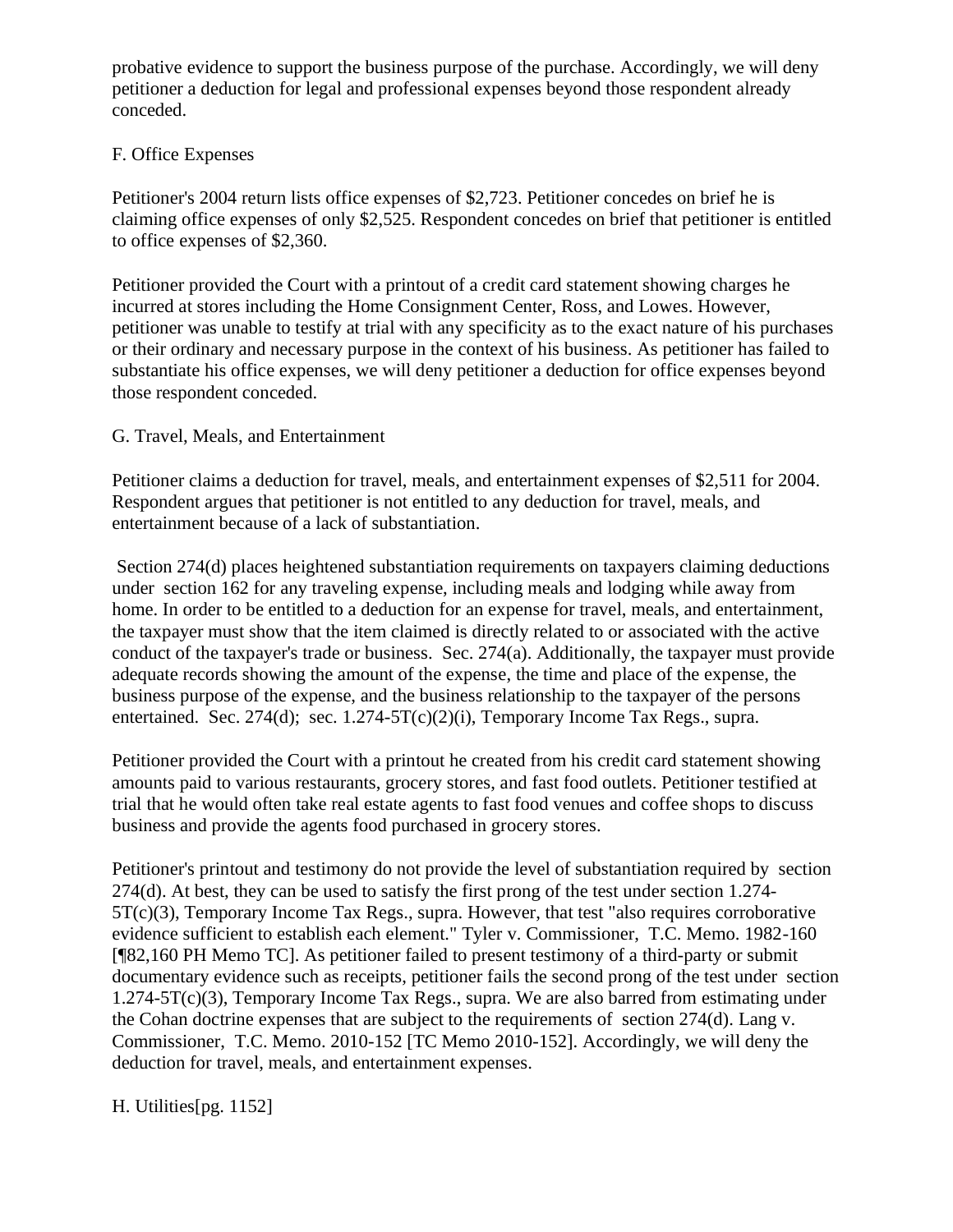Petitioner deducted utility expenses of \$5,048 on his 2004 return. Petitioner concedes on brief he is entitled to deduct utility expenses of only \$3,927. Respondent concedes on brief that petitioner is entitled to deduct utility expenses of \$2,315.

Utility expenses may be deductible under section 162(a) if the expenses incurred are ordinary and necessary in carrying on a trade or business. Vanicek v. Commissioner, 85 T.C. at 742. Petitioner testified at trial that the expenses listed on his return were incurred in the course of his business. Petitioner also provided the Court with a printout he created from his credit card statement showing amounts paid to various Internet providers, Web site hosts, telephone companies, and a network satellite service provider. However, petitioner failed to provide any documentation indicating whether the utility expenses listed on his return were necessary and were incurred in the ordinary course of his business.

Most of the utilities petitioner listed on the printout, such as bills for telephone and Internet service, could have been used for either work or personal use. Without specific evidence to corroborate petitioner's testimony at trial, we are unable to conclude that petitioner's utility expenses are greater than those respondent conceded.

## I. Credit Card Membership Dues

Petitioner argues that he is entitled to a deduction for credit card membership fees of \$250 that he paid to use his American Express card in 2004. Respondent argues that petitioner has not shown that these dues were ordinary and necessary to his business.

Petitioner provided the Court with a printout he created from his credit card statement showing amounts paid to American Express as membership dues. Petitioner testified at trial that most of the purchases made on his American Express card were for business. Petitioner also testified that he used his American Express card for personal travel.

Petitioner has failed to show that his dues payments were necessary and were made in the ordinary course of his business. See sec. 1.162-1(a), Income Tax Regs. It is unclear whether petitioner's credit card was employed primarily for business purposes, and petitioner admitted that he occasionally used the card for personal expenses such as travel. Thus, we will deny petitioner a deduction for credit card membership dues.

#### II. Charitable Contributions

Petitioner's 2004 return lists charitable contributions of \$1,765. On brief, petitioner claims that he is actually entitled to a charitable contribution deduction of \$2,535. Respondent concedes on brief that petitioner is entitled to a charitable contribution deduction of \$1,615.

Petitioner alleges that he donated \$920 in cash in 2004 to Capital Christian Center, a church, by way of \$20 weekly donations made to the church's Sunday service offering plate. Section 170 allows a deduction for contributions made to qualifying charitable organizations throughout the tax year. Petitioner provided the Court with a computer printout listing the date, amount, and recipient of charitable donations petitioner claims to have made in 2004. Petitioner also produced receipts from several religious and charitable institutions showing that petitioner had given them donations totaling \$1,615 for 2004. However, petitioner did not produce a receipt or any form of documentary evidence to substantiate his alleged weekly offering plate donations.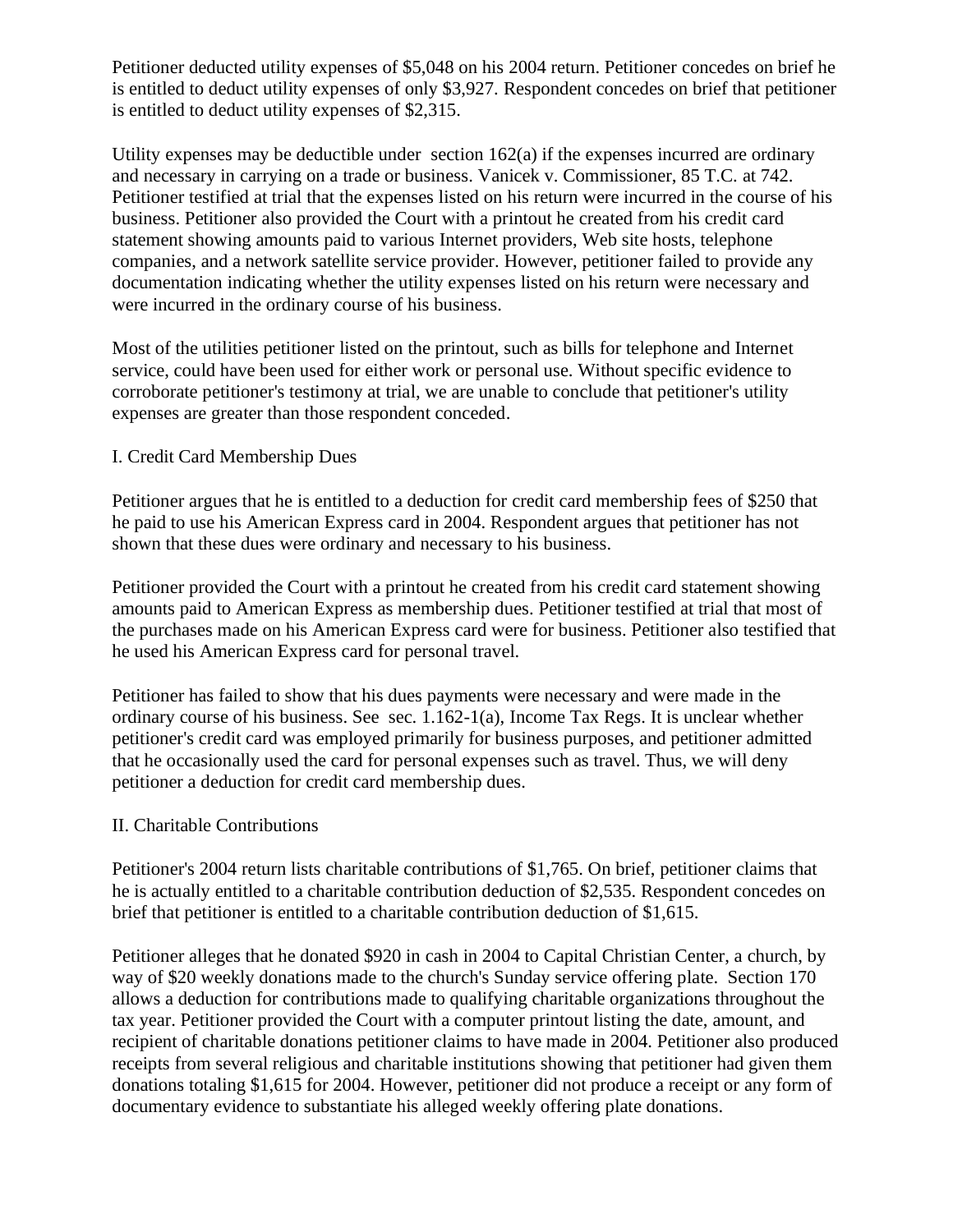Petitioner has failed to substantiate that he provided cash donations to Capital Christian Center. Accordingly, we will deny petitioner a deduction for charitable contributions beyond those respondent conceded.

# III. Filing Status

Petitioner alleges that he is entitled to the filing status of married filing jointly for 2004. Respondent argues that petitioner is barred from changing his filing status from married filing separately under section  $6013(b)(2)(B)$ .

In general, section 6013(a) allows married taxpayers to file a joint income tax return. Section 6013(b)(1) further provides as a general rule that even where a taxpayer has filed a separate return for a taxable year and the time prescribed for filing has expired, the taxpayer may nevertheless [pg. 1153] make a joint return with his or her spouse for such taxable year.

Section 6013(b)(2) specifies that the election under section 6013(b)(1) may not be made "after there has been mailed to either spouse, with respect to such taxable year, a notice of deficiency under section 6212". Respondent prepared a substitute for return for petitioner for 2004 under section 6020(b) in which respondent determined petitioner's filing status to be married filing separately. Respondent then mailed a notice of deficiency to petitioner.

Respondent contends that his preparation of a substitute for return for petitioner under section 6020(b) constitutes a separate return filed by the taxpayer under section 6013(b)(1) for purposes of triggering the section 6013(b)(2) limitation. We disagree. In Millsap v. Commissioner, 91 T.C. 926, 937 (1988), we determined as follows:

in situations where deficiency procedures are availed of and a taxpayer has not filed a return, the taxpayer may file a return and contest respondent's filing status determination, even though respondent has "filed" a substitute return under section 6020(b), in which filing status has been "elected" by respondent. \*\*\*

Accordingly, respondent's substitute for return does not bar petitioner from electing a different filing status on a return submitted after filing a petition with this Court. As petitioner submitted a 2004 return electing the filing status of married filing jointly and has shown that he was legally married in 2004, petitioner is entitled to the filing status of married filing jointly.

#### IV. Additions to Tax

Respondent determined that petitioner is liable for additions to tax under section  $6651(a)(1)$  for failure to file income tax returns for 2004 and 2005, under section  $6651(a)(2)$  for failure to pay the amounts shown on income tax returns for 2004 and 2005, and under section 6654(a) for failure to make estimated tax payments for 2004 and 2005. Petitioner has not contested respondent's determinations regarding the additions to tax in his petition, at trial, or on brief.

In general, the Commissioner bears the burden of production with respect to a taxpayer's liability for additions to tax. Sec. 7491(c); Higbee v. Commissioner, 116 T.C. 438, 446-447 (2001). However, where a taxpayer does not challenge an addition to tax by assigning error to it, the